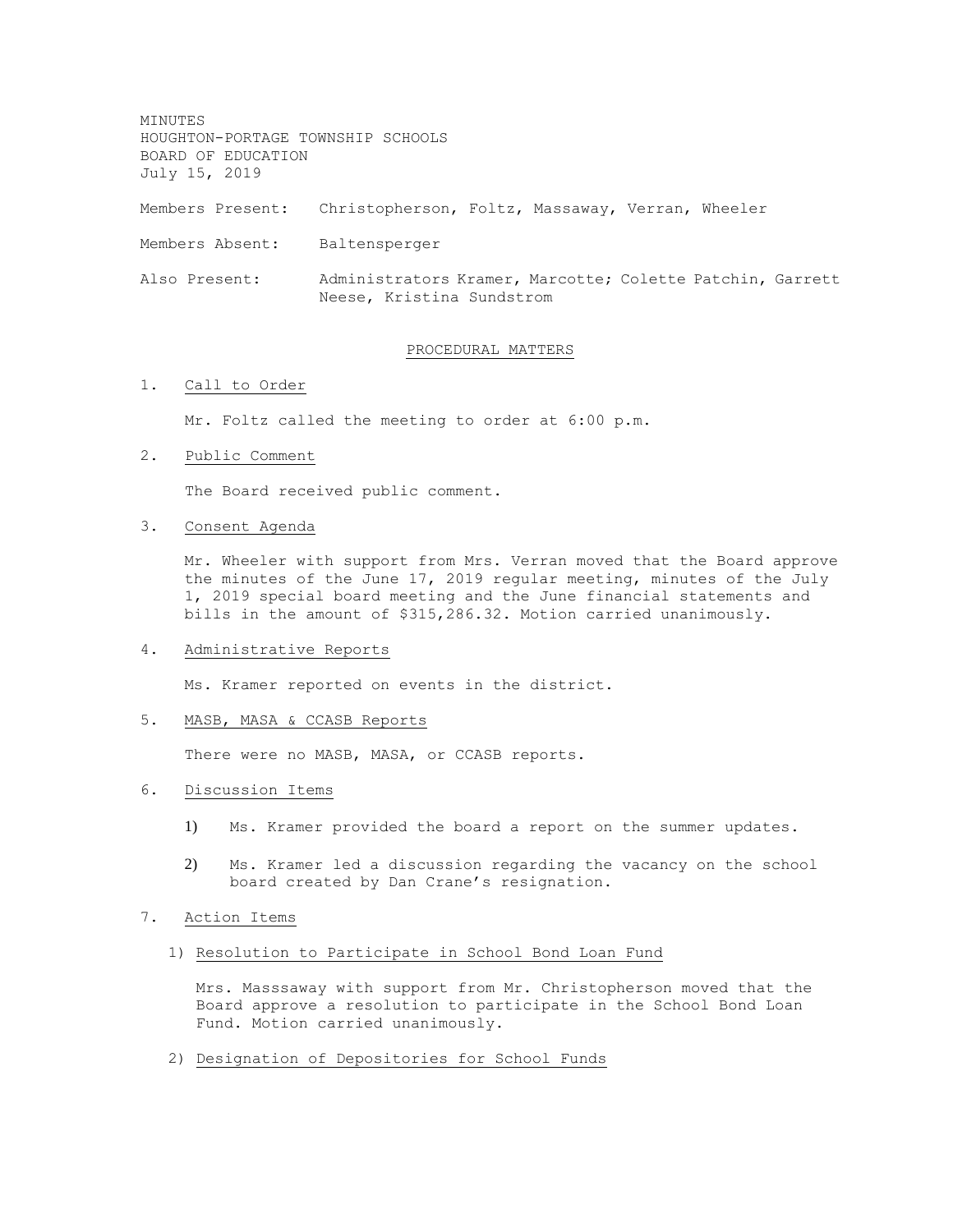Mrs. Massaway with support from Mrs. Verran moved that the Board approve the designation of Superior National Bank as the depository of general fund, debt retirement, capital projects monies, federal tax deposits, athletics and school service accounts, and trust fund; River Valley State Bank as the depository for the trust and agency fund; the Michigan School District Liquid Fund as the depository for general fund and capital projects; and the Michigan Tech Credit Union as the depository for the elementary trust and agency account. Motion carried unanimously.

# 3) Designation of Individuals Responsible for Posting Public Notice of Meetings

Mr. Wheeler with support from Mrs. Massaway moved that the Board approve the designation of Shirley Belej and Colette Patchin for posting public notice of meetings. Motion carried unanimously.

# 4) Delegation of Election Duties

Mr. Wheeler with support from Mrs. Verran moved that the Board approve the delegation of Sara Marcotte to attend to all election duties. Motion carried unanimously.

## 5) Adoption of Legal Reference Note

Mr. Christopherson with support from Mrs. Massaway moved that the Board designate themselves as a General Powers School District by operational law. Motion carried unanimously.

#### 6) Approval of Organizational Memberships – MASA, MASB, CCASB

Mrs. Massaway with support from Mrs. Verran moved that the Board approve the organizational memberships in the Michigan Association of School Administrators, the Michigan Association of School Boards and the MASB Legal Trust Fund, and the Copper Country Association of School Boards. Motion carried unanimously.

## 7) Approval of MASB LRN Program

Mr. Wheeler with support of Mrs. Massaway moved that the Board approve participation in the MASB Legislative Relations Network (LRN) Program. Mr. Wheeler with support of Mrs. Massaway moved that the Board approve and designate Mr. Christopherson as their LRN representative. Motion carried unanimously.

# 8) Approval of Annual Retainer Contracts – School Attorney and Auditor

Mrs. Massaway with support from Mr. Wheeler moved that the Board approve the annual retainer contracts with the law firms of Neuminen, DeForge & Toutant of Houghton and Ryan Law Offices of Iron Mountain as their counselors, the Thrun Law Firm serving as school attorneys for school elections and matters pertaining to school law, and Rukkila, Negro & Associates to serve as school auditor. Motion carried unanimously.

9) Designation of Carriers to Transport Students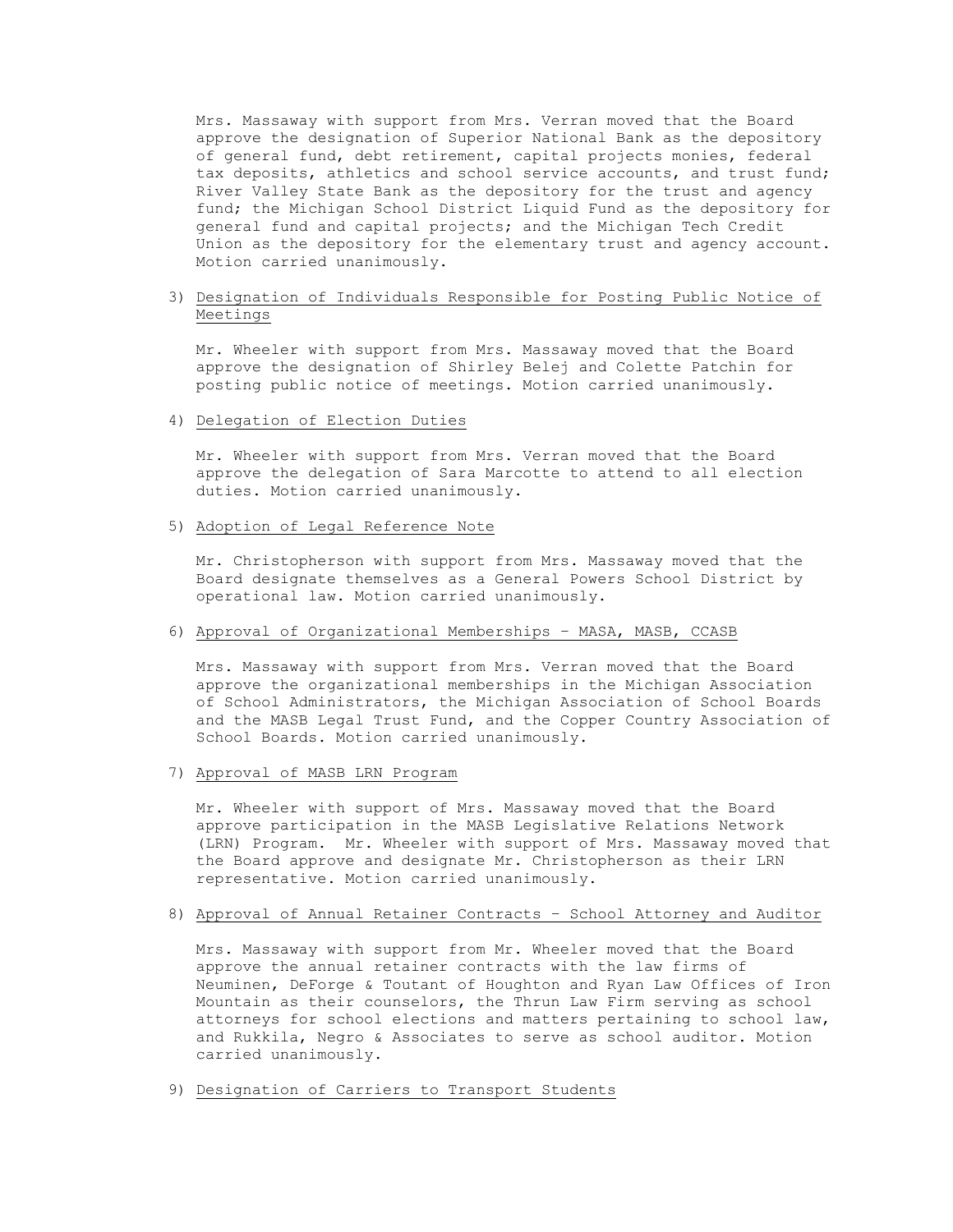Mrs. Massaway with support from Mr. Christopherson moved that the Board designate Lamers Transit as the transportation provider for the district, all area schools, Copper Country I.S.D., Michigan Technological University, Houghton Transit Authority, Hancock Transit, and any other carrier designated by the Board or approved by the Superintendent as carriers to transport students. Motion carried unanimously.

## 10) Selection of Representative for CCASB

Mr. Wheeler with support from Mrs. Massaway moved that the Board approve the selection of Mrs. Verran as representative for the CCASB. Mr. Wheeler with support from Mrs. Massaway moved that the Board approve the selection of Mr. Baltensperger as alternate. Motion carried unanimously.

## 11) Approval of Board Member Travel

Mrs. Massaway with support from Mrs. Verran moved that the Board approve member travel to MASB, MASA, and NSBA functions and seminars, the U.P. Legislative Summit, the Governor's education summit, and local CCASB functions. Motion carried unanimously.

# 12) Resolution to Designate Julie Filus as District Representative in the Absence of Superintendent

Mr. Wheeler with support from Mr. Christopherson moved that the Board designate Julie Filpus as district representative in the absence of the Superintendent. Motion carried unanimously.

# 13) Schools of Choice Program for 2019-20 School Year

Mr. Wheeler with support from Mr. Christopherson moved that the Board participate in the Schools of Choice program for the 2019-20 school year. Motion carried unanimously.

# 14) Michigan High School Athletic Association ("MHSAA") Membership Resolution

Mr. Verran with support from Mrs. Massaway moved that the Board approve a resolution to participate under the guidelines of MHSAA. Motion carried unanimously.

# 15) Resolution Setting the First Day of School for 2019-20 School Year

Mr. Christopherson with support from Mrs. Massaway moved that the Board designate Tuesday, September 3th as the first day of school for the 2019-20 school year. Motion carried unanimously.

## 16) Resolution to Hire New Teaching Personnel

Mr. Wheeler with support from Mrs. Verran moved that the Board approve the hiring of:

> Hillary Arundel – Music Lynn Erickson – Young 5's